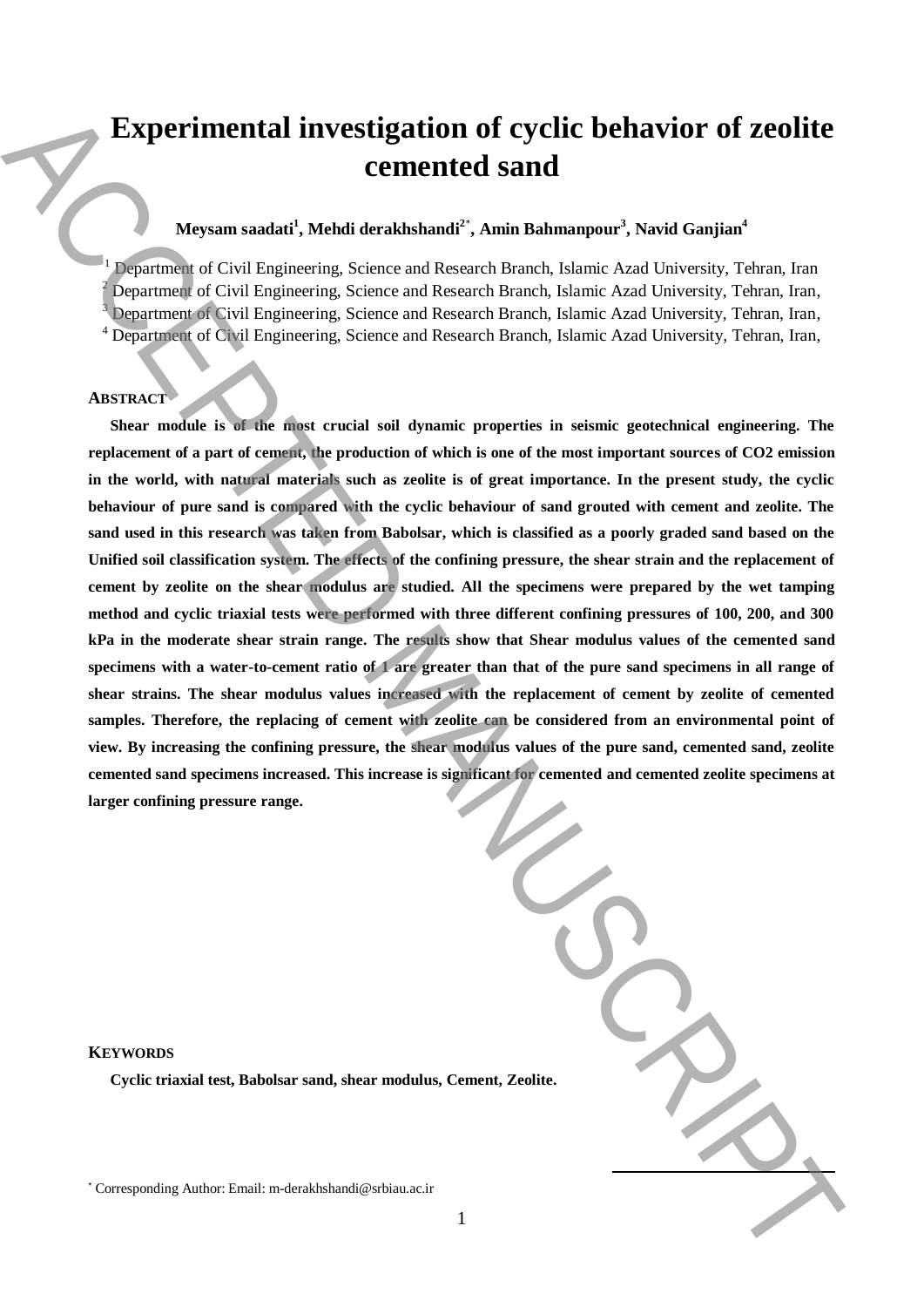#### **1. Introduction**

method to improve granular soils, which causes important changes in soil properties including shear strength and deformation module, is cementation. In recent years, much research has been con-ducted on sand stabilization using cement grouting [1-7] to strengthen soil characteristics.

Li et al. [8] performed resonant column tests on grouted sand specimens including three different types of grout (a microfine slug-cement suspension with water-to-cement ratio (W/C) of 2, an acrylic solution, and a solution of sodium silicate) and studied the effect of grout type and confining pressure on the dynamic properties of Ottawa sand. The results showed that the microfine slug-cement suspen-sion had greater dynamic module values in the elastic range than the chemical solutions.

A lot of energy is consumed for cement production, accounting for 7% of global CO2 emission [9]. So, the use of pozzolans, especially naturally-occurring pozzolans, as an alternative for cement can be a remarkable option for reducing cement consumption. Since zeolite has appropriate chemical properties and is environmentally-friendly and economical, it has been used in several ge-otechnical studies. This research studied the shear module of Babolsar silicate sand improved by zeo-lite and Portland cement in a moderate range of shear strain using a cyclic triaxial apparatus and ana-lyzed the effect of cement replacement with zeolite, confining pressure, and shear strain on the shear modulus of the specimen.

#### **2. Methodology**

The research used Babolsar sand as well as Portland cement type 2 and zeolite of clinoptilolite type. To have samples with uniform density across the height, the wet tamping method was used with reduced density according to the approach proposed by Ladd [10].

#### **3. Results and Discussion**

Figure 1 displays the results of the hysteresis loop of the triaxial test of the clean sand, cemented sand, and zeolite-cemented sand sample with a relative density of 50% and effective confining pressure of 200 kPa with isotropically consolidation. The results show that since the specimens were consoli-dated in the same conditions, the stress-strain graph started from the origin of coordinates.











The effect of cementation was studied on the improvement of dynamic properties and the effect of zeolite replacement for cement in cyclic triaxial experiments on clean sand, cemented sand, and zeolitecemented sand with a water/cement ratio of 1. In all